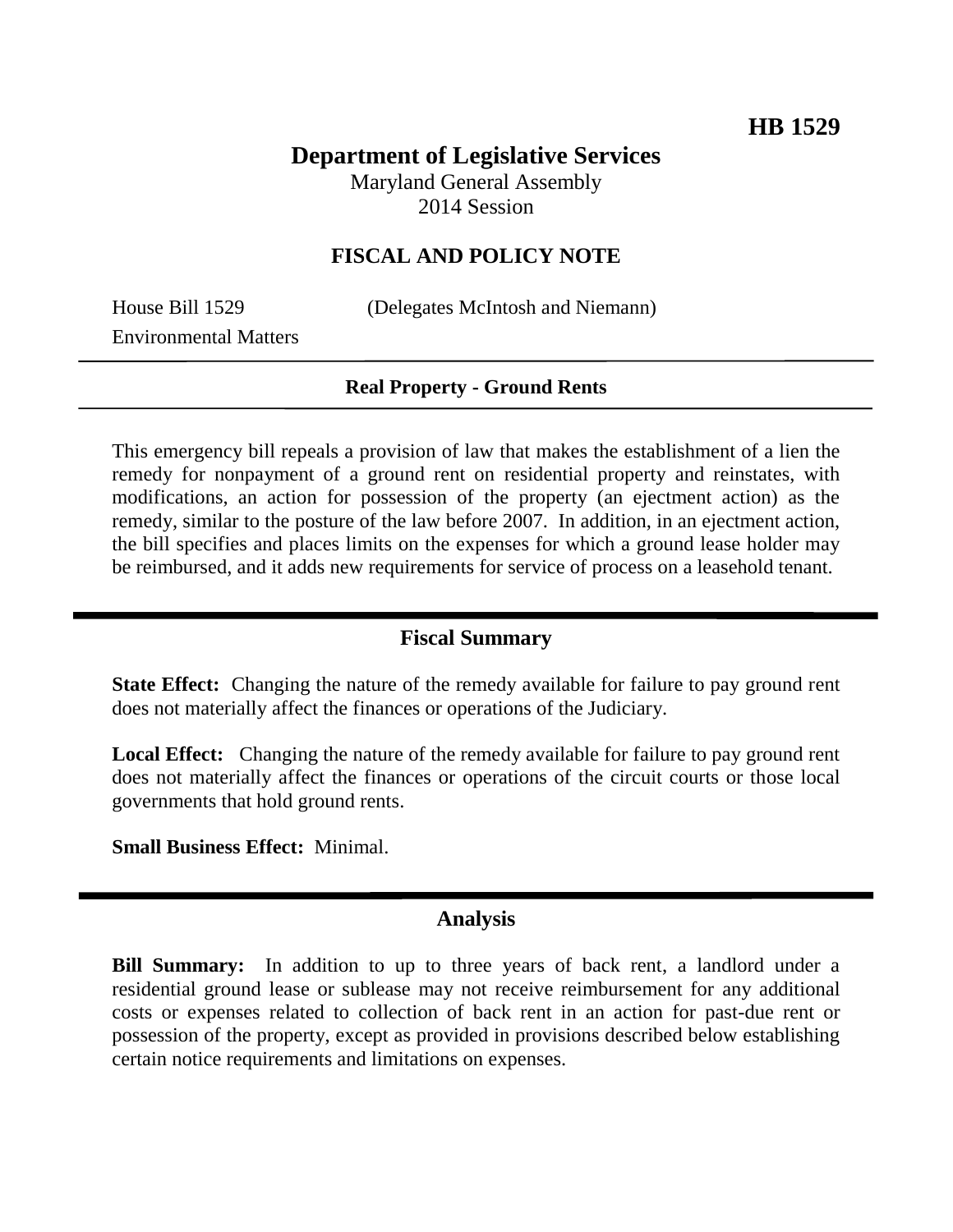## *Action for Possession*

The bill expands the action for possession remedy to residential property subject to a ground lease that is or was used, intended to be used, or authorized to be used for four or fewer dwelling units.

When a leasehold tenant under a ground lease fails to pay rent, the ground lease holder, or landlord, may bring an action for possession of the property no less than 45 days after sending a bill for the ground rent due by certified mail, return receipt requested, to the leasehold tenant's last known address if (1) at least six months ground rent is in arrears and (2) the landlord has the right to reenter for nonpayment of the rent under the ground lease. The landlord must also send a copy of the bill by first-class mail to the title agent or attorney listed on the deed to the property or intake sheet recorded with the deed.

The bill repeals an exception to the notice requirement that allowed service in an action for possession to be made by posting notice as prescribed under the Maryland Rules if the tenant cannot be personally served or there is no tenant in actual possession of the property. In addition, the bill stipulates that service of process must be made by (1) personal delivery of the papers to the leasehold tenant or (2) leaving the papers with a resident of suitable age and discretion at the leasehold tenant's dwelling house or usual place of abode.

Before entry of a judgment, the landlord must also give written notice of the pending entry to each mortgagee of the lease, or any part of the lease, who before entry of the judgment has recorded a timely request for a notice of judgment in the land records. The landlord must mail the notice by certified mail, return receipt requested, to the mortgagee at the address stated in the recorded request for notice of judgment.

Generally, property subject to a judgment for possession is discharged from its ground lease, and the rights of all persons claiming under the lease are foreclosed unless, within six months after execution of the judgment, the tenant or other person claiming under the lease (1) pays the ground rent, arrears, and all costs awarded against that person and (2) commences a proceeding to obtain relief from the judgment.

## *Reimbursement of Costs and Expenses*

Generally, a landlord may not receive reimbursement for any additional costs or expenses related to collection of the back rent unless all notice requirements are met.

HB 1529/ Page 2 If authorized under the residential lease or sublease, the holder of a ground rent under a residential lease or sublease in effect on or after July 1, 2007, that is at least six months in arrears is also entitled to reimbursement for actual expenses of up to \$300 incurred to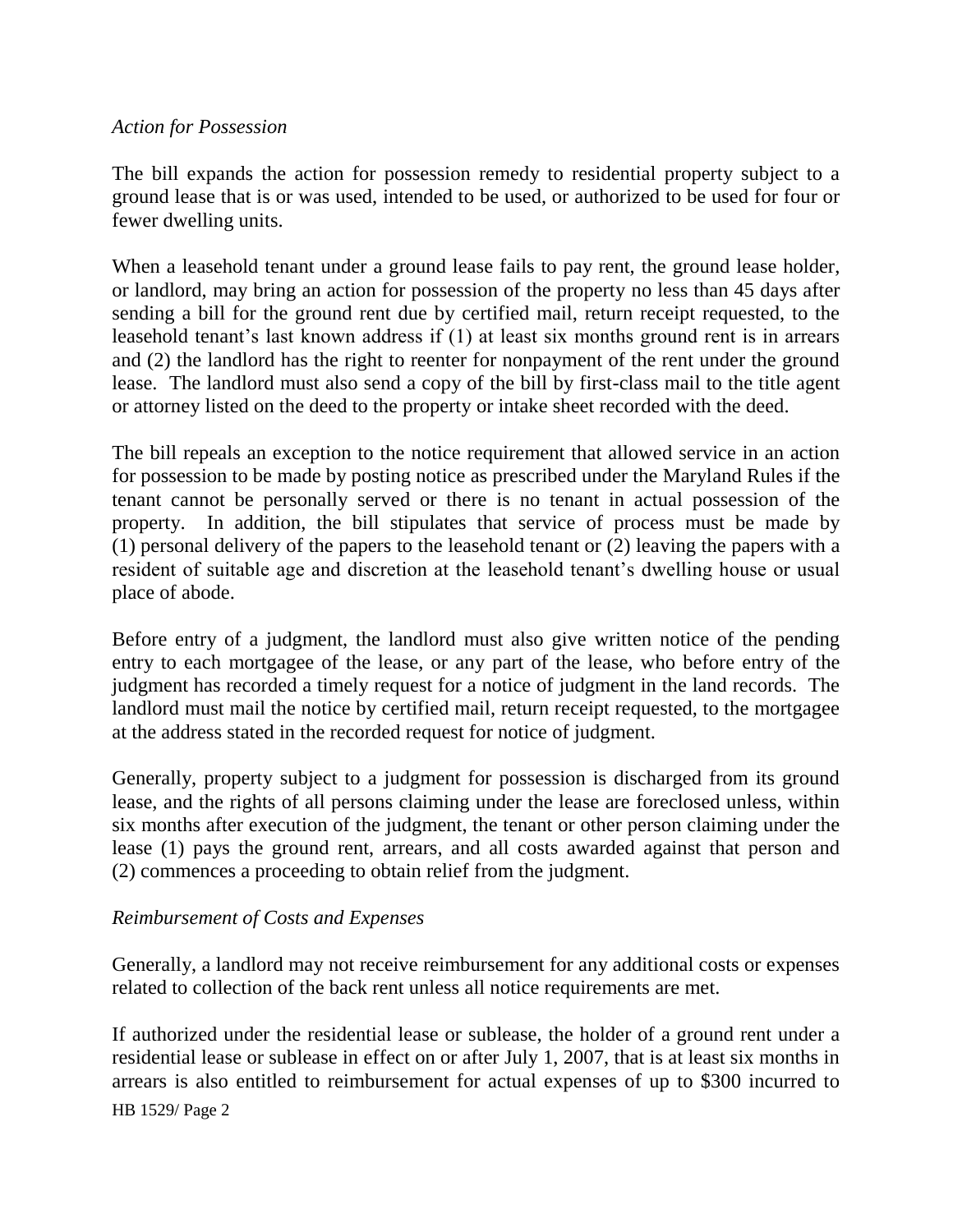collect the past-due amount and comply with notice requirements, including title abstract and examination fees, judgment report fees, photocopying and postage fees, and attorney's fees.

If authorized under the residential lease or sublease, upon filing an ejectment action, the plaintiff or ground lease holder is entitled to reimbursement for reasonable expenses incurred in the preparation and filing of the action, including filing fees and court costs; costs related to service of process or otherwise providing notice; additional title abstract and examination fees up to \$150; reasonable attorney's fees up to \$450; and taxes, including interest and penalties, paid by the plaintiff or ground lease holder.

To to be eligible for reimbursement, the holder must give notice to the tenant of the amount of the past-due ground rent. The notice must be sent by first-class mail to the tenant's last known address as shown in the State Department of Assessments and Taxation's (SDAT) records at least 30 days before taking any action, and it must state that the holder will take action to repossess the property and the tenant will be liable for fees and expenses if the past-due ground rent is not paid within 30 days.

Except as specified above, the plaintiff or holder of a ground rent under a residential lease or sublease in effect on or after July 1, 2007, is not entitled to reimbursement for any other expenses incurred in the collection of a ground rent.

#### *Additional Notice Requirements*

The bill expands the content of notices required to be included in ground rent bills and contracts for the sale of residential property subject to a ground lease. The notices must include specified information stating that (1) if a ground lease holder files an action in court to collect past-due ground rent, the leasehold tenant may be required to pay the ground lease holder for fees and costs associated with the collection of the past-due ground rent; (2) the ground lease holder may file an action in court to take possession of the property, which may result in the leasehold tenant being responsible for additional fees and costs; and (3) there are limits on how much a ground lease holder may be reimbursed for fees and costs.

**Current Law/Background:** The bill is in response to the Maryland Court of Appeals decision in *State v. Goldberg, et al.*, No. 8 (September Term, 2013), which held that provisions of Chapter 286 of 2007 eliminating ejectment as a remedy for nonpayment of ground rent and replacing it with a process to create and foreclose on a lien were unconstitutional. This bill substantially restores the ejectment remedy available for ground rent lease holders of residential property available prior to 2007.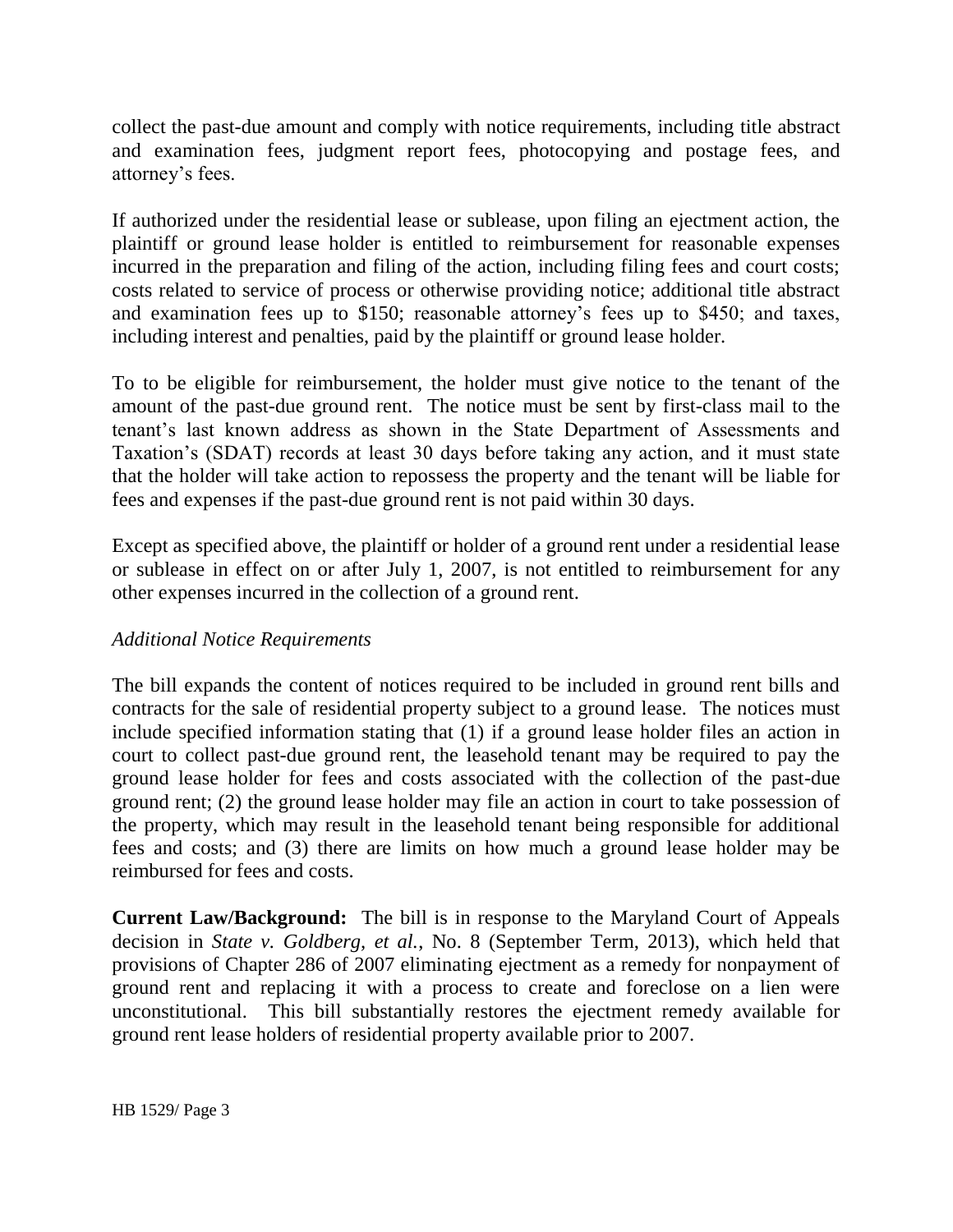### *Ground Leases, Generally*

As of February 2014, there were 86,557 ground leases registered with SDAT. Ground leases are concentrated mostly in Baltimore City (58,433), with some properties located in Anne Arundel (3,517), Baltimore (24,275), Carroll (10), Charles (1), Harford (82), Howard (58), Montgomery (3), Talbot (10), Prince George's (36), and Worcester (142) counties.

*History of Ground Leases in Maryland*: Ground leases have been a form of property holding in Maryland since colonial times. A ground lease creates a leasehold estate in the grantee that is personal – not real – property. The grantor retains a reversion in the ground lease property and fee simple title to the land. Ground leases generally have a 99-year term and are renewable perpetually. Ground rent is paid to the grantor (the ground lease holder) for the use of the property for the term of the lease in annual or semi-annual installments. Under a typical ground lease contract, the tenant agrees to pay all fees, taxes, and other costs associated with ownership of the property. Prior to 2007, when a tenant failed to pay rent, the ground lease holder could bring an action for the past-due rent or for possession of the premises. Because the tenant had a leasehold estate, a tenant whose property was seized in an ejectment action received no other compensation.

*2007 Ground Lease Legislation*: In December 2006, a series of articles in the *Baltimore Sun* described an apparently dysfunctional ground rent system in which residential property was being seized over missed ground rent payments and homeowners were being charged exorbitant fees. Often, because of the age of the ground rent, it was reported that the occupant of the property did not know of the existence of the ground rent until facing ejectment or other legal action.

Several measures in the 2007 session addressed the ground rent system. Chapter 1 of 2007 prohibited the creation of new residential ground rents on or after January 22, 2007. The other measures dealt with existing ground leases on residential property.

To eliminate the possibility that a leasehold tenant could lose the tenant's home and all of the equity in it for failure to pay a ground rent, Chapter 286 of 2007 repealed the ability of a ground lease holder to bring an action of ejectment for failure to pay ground rent and instead provided for the creation of a lien.

Chapter 290 of 2007 facilitated the timely payment of ground rents by requiring SDAT to establish an online registry of properties subject to a ground rent. The bill required ground lease holders to register their properties by September 30, 2010. If a ground lease holder failed to register by that date, the ground lease holder's reversionary interest would be extinguished and the ground rent was no longer payable.

HB 1529/ Page 4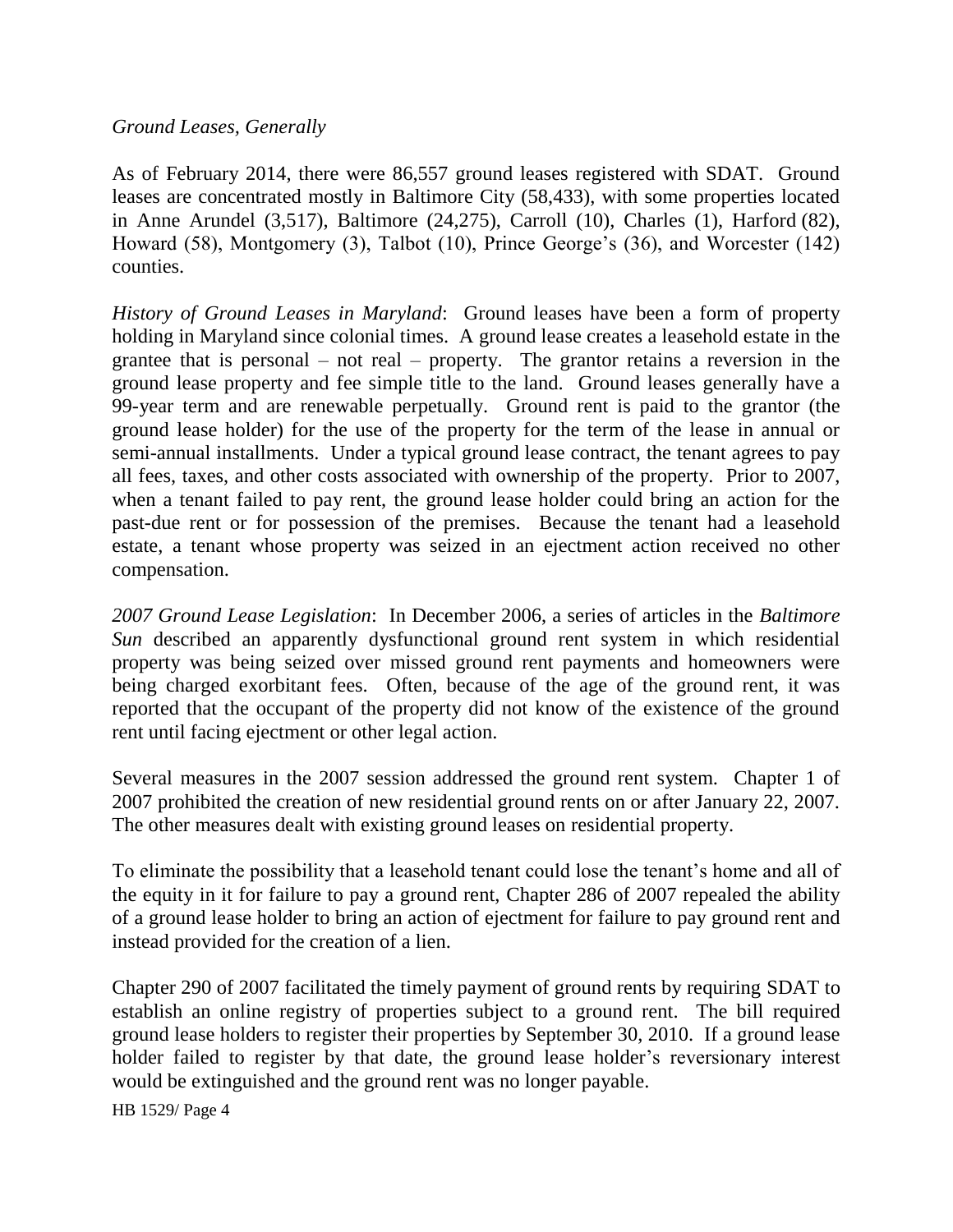Chapters 288 and 289 of 2007 required a ground lease holder to mail a bill to the leasehold tenant's last known address no later than 60 days before an installment payment is due. The bill must include specified information about the property, contact information for the ground lease holder, consequences for failing to pay the ground rent, and the right to redeem the ground rent. A contract for the sale of real property subject to a ground rent must include similar information.

Finally, Chapters 287 and 291 of 2007 encouraged leasehold tenants to redeem ground rents and gain fee simple title to the land underneath their homes. Chapter 287 provided for the conversion of irredeemable ground rents (that is, those executed before April 9, 1884) to redeemable ground rents. An irredeemable ground rent became converted to a redeemable ground rent unless a notice of intention to preserve irredeemability was recorded in the land records by December 31, 2010. If notice was filed, then the irredeemability continues through 2020 unless another 10-year notice is filed. Once a notice lapses, the ground rent becomes redeemable. Chapter 291 eliminated the statutory waiting period before a leasehold tenant may redeem a ground rent and established notice requirements about the right to redeem when a ground rent is transferred to a third party.

## *Constitutionality of Chapter 290 of 2007*

In 2011, the Maryland Court of Appeals held that the retrospective extinguishment and transfer provisions of Chapter 290 violated the due process and takings provisions under Maryland's Declaration of Rights and Constitution and were, therefore, unconstitutional. *Muskin v. State Dept. of Assessments and Taxation*, 422 Md. 544 (2011). However, the court held that the registration requirement was valid. The court suggested that alternative statutory approaches might include one where failure to register a ground lease triggers an interim consequence, such as restrictions on collecting ground rents prospectively or a denial of access to the courts for collection of unregistered ground rents. 442 Md. at 550.

In response to the holding in *Muskin*, Chapters 464 and 465 of 2012 require a holder of a ground lease to comply with the existing requirement to register with SDAT before the holder may (1) collect any ground rent payments due under the ground lease; (2) bring a civil action against the leasehold tenant to enforce any rights the ground lease holder may have under the ground lease; or (3) obtain a lien on the property. The measures do not prohibit a ground lease holder who registers a ground lease from collecting up to three years of back ground rent payments or taking any other enforcement actions after the ground lease is registered. Before a holder can collect any yearly or half-yearly ground rent installment payment or obtain a lien, the holder must mail, at least 60 days before the payment is due, a bill for the amount owed to the leasehold tenant's last known address and the address of the property subject to the ground lease.

HB 1529/ Page 5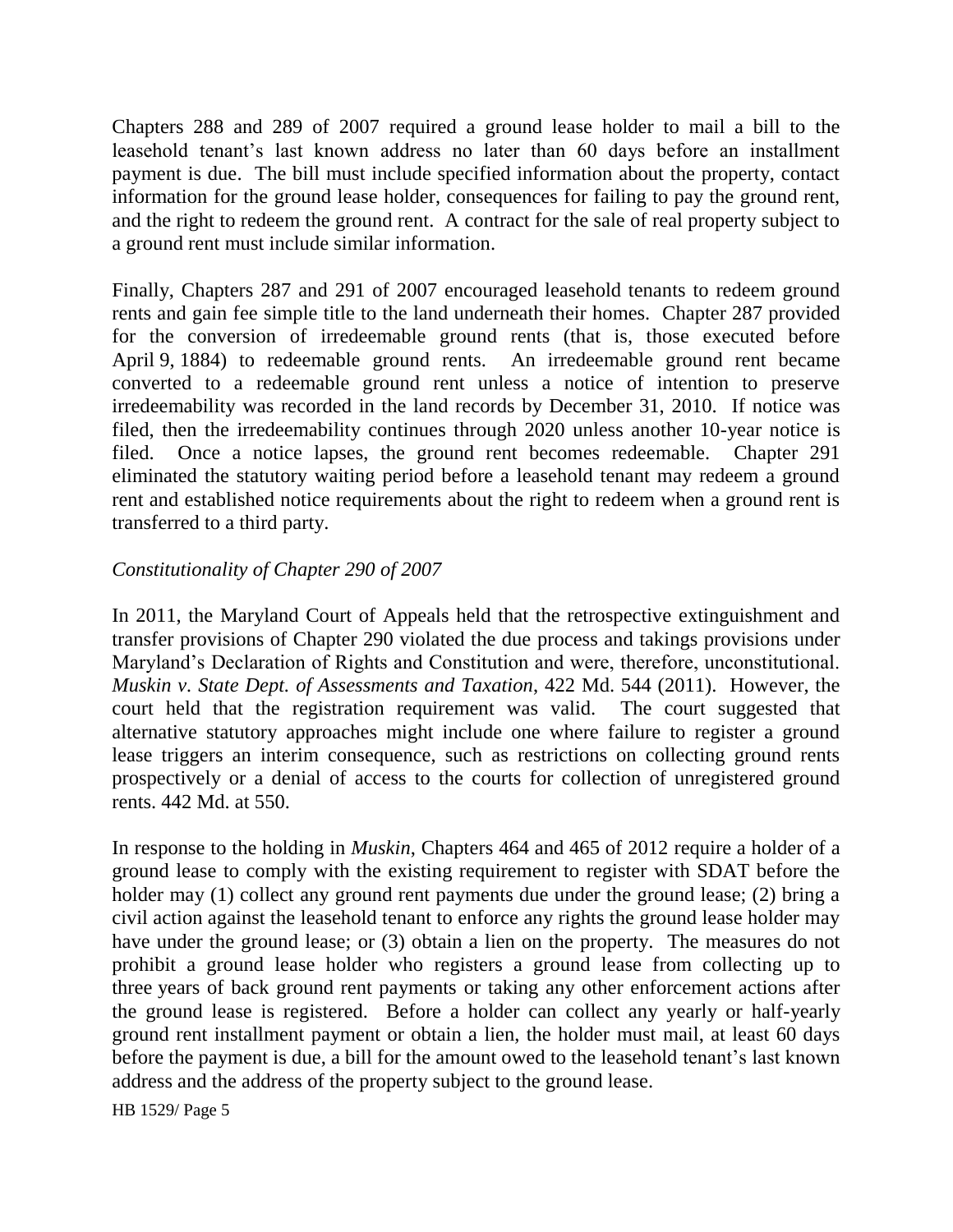The measures also repealed provisions relating to the extinguishment of a ground lease not registered with SDAT prior to September 30, 2010, and voided any extinguishment certificates issued by SDAT for failure to register. On request of the ground lease holder or the leasehold tenant, SDAT is required to file a notice in the county land records where an extinguishment certificate was filed stating that the certificate is void and the underlying leasehold interest is in full effect unless otherwise redeemed.

## *Constitutionality of Chapter 286 of 2007*

In *Goldberg*, the plaintiffs claimed that the retroactive elimination of the remedy of ejectment amounts to a taking of private property without just compensation. The Maryland Court of Appeals, citing *Muskin* as governing the outcome, agreed with the plaintiffs that the provisions of Chapter 286 were unconstitutional under the Maryland Declaration of Rights and the Maryland Constitution.

The court reasoned that within a statement in the *Muskin* opinion *–* that "[a] ground lease creates a bundle of vested rights for the ground rent owner, [1] a contractual right to receive ground rents and [2] the reversionary interest to re-enter the property in the event of a default or if the leaseholder fails to renew" – the "reversionary interest" actually collectively includes two distinct, intertwined rights: the reversion and the right to reentry. *Goldberg* at 18, quoting *Muskin* at 559. According to the court, the right of reentry is the right to pursue a provided remedy, such as ejectment, to terminate the leasehold interest and recover rents due prior to the termination, and the foreclosure-andlien remedy is not an adequate replacement. *Goldberg* at 22 and 23. The court further explained that "[d]ue to the unique nature of the property rights invested in ground rent leases, where the ground leaseholder's rights are bundled, the right of re-entry is vested." *Goldberg* at 26. Thus, the court, stating that "the ejectment remedy ... is essential for the right of re-entry," ruled that Chapter 286's impingement of the vested right is unconstitutional. *Goldberg* at 25 and 26.

## **Additional Information**

**Prior Introductions:** None.

**Cross File:** SB 1095 (Senator Frosh) - Judicial Proceedings.

**Information Source(s):** Baltimore, Carroll, Charles, Harford, Montgomery, Talbot, and Worcester counties; Baltimore City; State Department of Assessments and Taxation; Office of the Attorney General; Judiciary (Administrative Office of the Courts); *The Baltimore Sun*; Department of Legislative Services